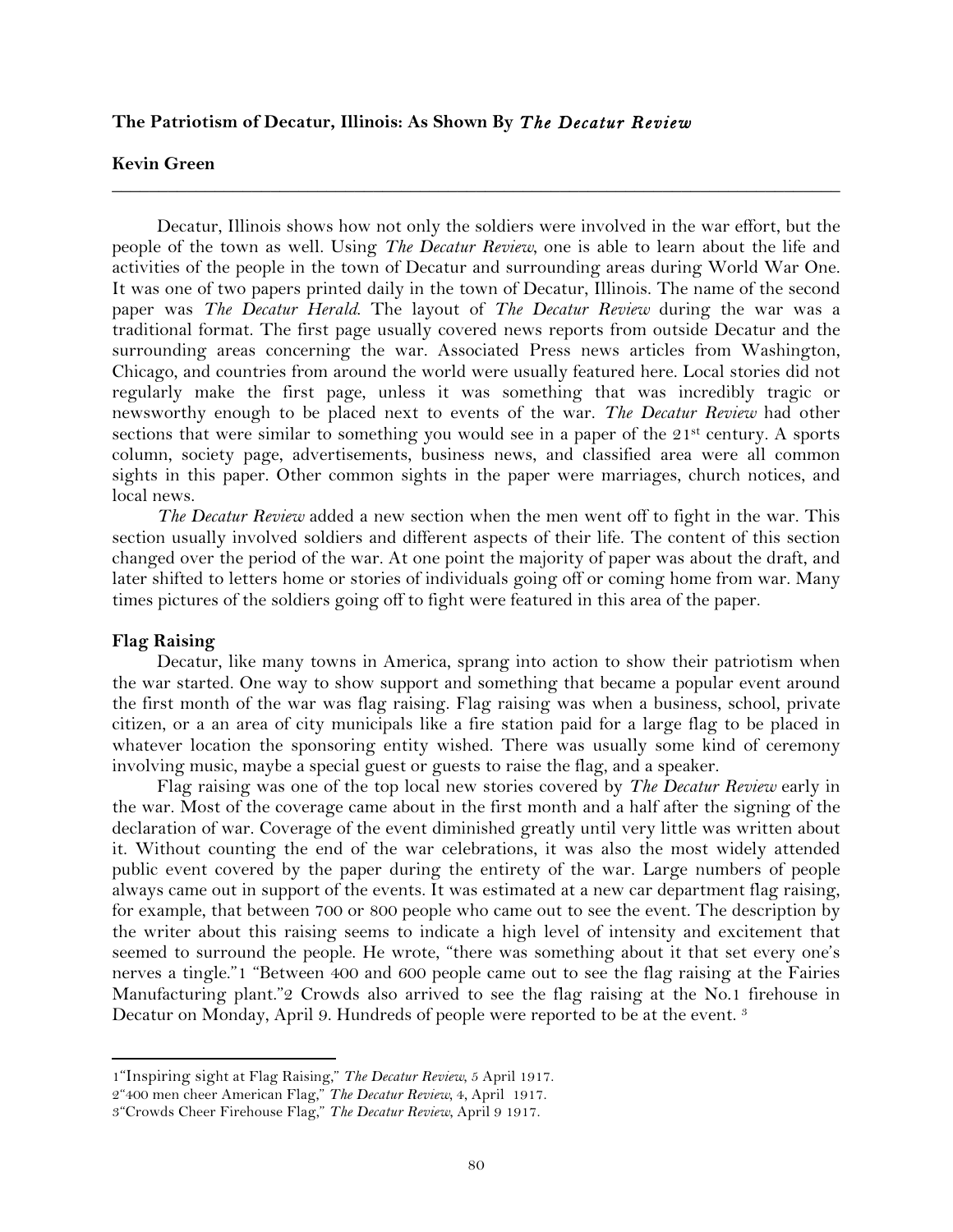Flag raising also brought together tribute to other wars or veterans from the past for a showing of unity and patriotism. Veterans of the civil war played a part in the flag raising in one case. At a car department flag raising both civil war veterans and employees hoisted the flag.4 In a second case, at the "Decatur Lumber and Manufacturing Plant, they celebrated both the surrender of Lee to Grant and loyalty to the upcoming war" by having a flag raising. The flag purchased by the employees was supposed to inspire loyalty and patriotism.<sup>5</sup>

Announcements were placed in the paper to let people know ahead of time of all the flag raisings. The Wabash Road House flag raising notice was placed in the paper and gave a description of the flag and the pole. It was typical to see in the description of a notice to know how large the flag and pole would be. It was also usual for clubs to announce their presence before the flag raising. The Mother's club, for example, placed a notice of their intentions to be at the flag raising at the Wabash.6 A flag raising event was announced at Mueller Plant with yet a description of the flag to be placed there. Flags raisings were also announced to occur at people's homes. The home of Mrs. Charles Pope was announced to be a place where a flag raising was to occur.7 This event could occur at any level of society and not restricted to one group or organization.

Flags were sold fast and could not be replaced quickly. By April 8 a large article had been placed in the paper about the coming unavailability of flags. The prices were going up and the flags were flying out the door. Telegrams were sent across the country to manufactures requesting flags because of the decreasing supply. It was estimated by this time "5,000 flags had been sold in Decatur in one week." The flags sold in all different sizes, so it was not the case of a one size flag simply going fast.

Place of residence or type of business mattered very little when trying to order flags at this time. New York even had difficult time acquiring flags. It was difficult to order flags because they were being sold to everyone across the country at an unheard of pace. People who were fortunate enough to have the opportunity to order a flag would have to wait up to 60 days, and there was a possibility they may have not received it that soon.8 A major firm in Decatur had difficulty getting flags. They put in a rush order for 3,000 flags and only got half that amount. Even their flag stickers were selling fast. Many people used them on stationary. They became a more popular decoration than that of the Red Cross stickers, which had been the previous choice before everyone was buying flags.9

It was only a short matter of time before the city ran out of flags. By April 1, the flags all across town had been sold out. Business and organizations who wanted to have flag raising events may have run against two walls. Either they could not find a flag or they could not find a pole. In the case of the Illinois Central company they could not locate either easily. The pole, they found, had to be special order and had to be made in Vandalia. The flag on the other hand was a lot more difficult to locate. The employees of the company went as far as Chicago to look for a large flag with little luck to be had.10

People determined to show their patriotism was not deterred by the fact that there were no flags available. People got creative when they found out they could not buy a flag. In one instance women employed at Schudel Bros. got creative and made their own. They wanted a

<sup>4&</sup>quot;Inspiring sight at Flag raising," *The Decatur Review,* 5 April 1917.

<sup>5&</sup>quot;D. L. and M. Flag Raising," *The Decatur Review", 9 April 1917.*

<sup>6</sup> " Crowds cheer the flag," *The Decatur Review", 9 April 1917*

<sup>7</sup> "Flags Raising at City Yard," *The Decatur Review", 12 April 1917*

<sup>8</sup> "Take Any Flag that is offered," *The Decatur Review",8 April 1917.*

<sup>9&</sup>quot; American Flags in Great Demand," *The Decatur Review", 14 April 1917.*

<sup>10&</sup>quot;Can find no flag," *The Decatur Review",* 11 April 1917.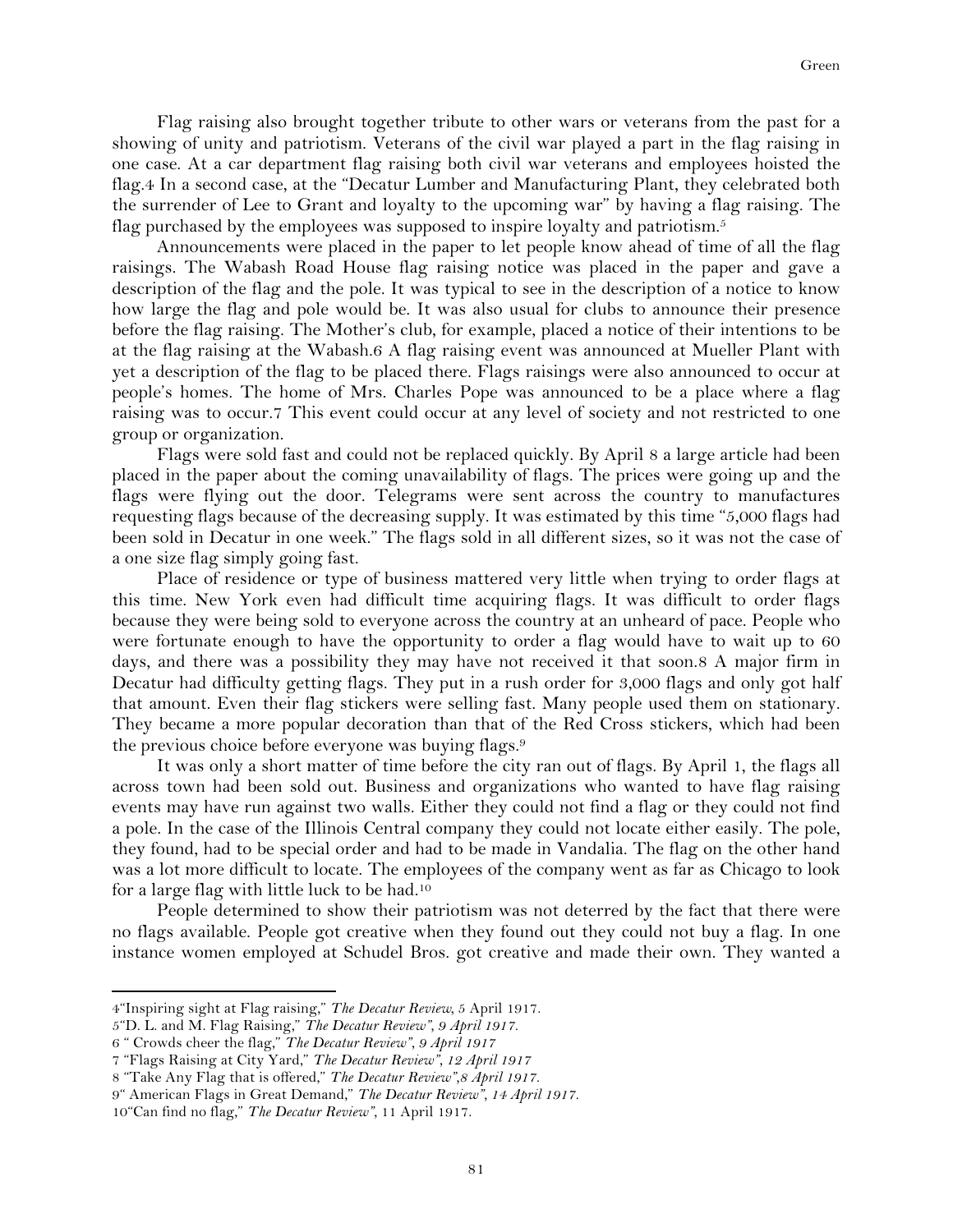flag raising and were able to raise at least 20 dollars for the supplies they needed to make one. Some of them were dressmakers who helped in the creation and design of the flags.11

It seems as if there was competition to see who had the biggest and best flag. Flag raising showed your loyalty and patriotism. Whomever had a large flag or pole showed more loyalty then some who did not. Frank Torrence spliced the flag pole at Nelson Park so it would be twice its size. There was no reason to do this unless he felt he had to show it was better. Staleys had the "biggest and highest flag" to date and had a flag raising with 600 employees present to witness it. Flag raising was seen as a "patriotic renaissance" in Decatur.12

# **Women's Groups, Women's Patriotism, and the Red Cross**

Women's groups did their part to help in the war. On April 6, 1917 a women's club quickly pledged its loyalty to the actions of the president and to support this country. It is important to note that the article also went on to say, "the women of the nation have been an important factor in all great events connected with its history."13 This was a direct quote from Mrs. Mary B. Hankins, who read the resolution for the women's group. This seems to indicate that the women of the time felt a longtime sense of duty and responsibility to the nation.

The Red Cross membership exploded during the early period of the war in Decatur. On April 4, they were at 180 members.14 On April 12 they had 316 members.15 By April 24 it had reached 649 People. You could see increase every week of people joining. As the war progressed, in the later months, less and less information on the Red Cross and its activities were found, especially when comparing it to the first couple months of the war when there was more coverage. Red Cross was still mentioned throughout the war, but information about their local activities was more sporadic and put in smaller articles. It is questionable whether this was an editorial choice by the paper to not talk as much about the Red Cross or if people had lost their initial motivation to be active after the war had started.

Motivation and patriotism were definitely strong in some women. The Red Cross in Decatur began to grow and many women came to ask what they could do to help in the war. There was a unique story printed in the paper about an unnamed female teacher and her determination to go overseas. The woman went to the Red Cross because she felt they could help her get on a warship. The woman was fully aware that only men could fight, but wanted to offer some other service to her country. She came to the office of the secretary of the Red Cross, Mrs. Bender. It was here that the woman asked if she could joined the navy and work on a warship by being a stenographer. Mrs. Bender informed the young lady that women were not allowed on warships. Mrs. Bender then told her perhaps there was another option at home. She could be of use in some government positions were her talents could be put to service for the country. The young woman still insisted on being on a warship. "It wasn't about the money", she simply wanted to show her patriotic duty and serve her country.16 After that article, there was no other information on what happened to the unnamed woman.

Women did make it overseas, albeit not to serve on a warship. Decatur's first nurse, Florence Hinton, went to France in May of 1917. She was with 200 others from across the United States to offer medical attention to soldiers in France. She was in a group known as the

<sup>11&</sup>quot; Couldn't buy Flag Made one," *The Decatur Review",* 14 April 1917.

<sup>12&</sup>quot;Biggest and Highest Flag," *The Decatur Review",* 11 April 1917.

<sup>13&</sup>quot; Woman's Club Pledges Loyalty, " *The Decatur Review,* 6 April 1917.

<sup>14&</sup>quot;Boom Membership in Red cross," *The Decatur Review", 4 April 1917.*

<sup>15&</sup>quot;Decatur Red cross Members," *The Decatur Review", 12 April 1917*

<sup>16&</sup>quot;Young woman wanted to work on Warship," *The Decatur Review,* 6 April 1917.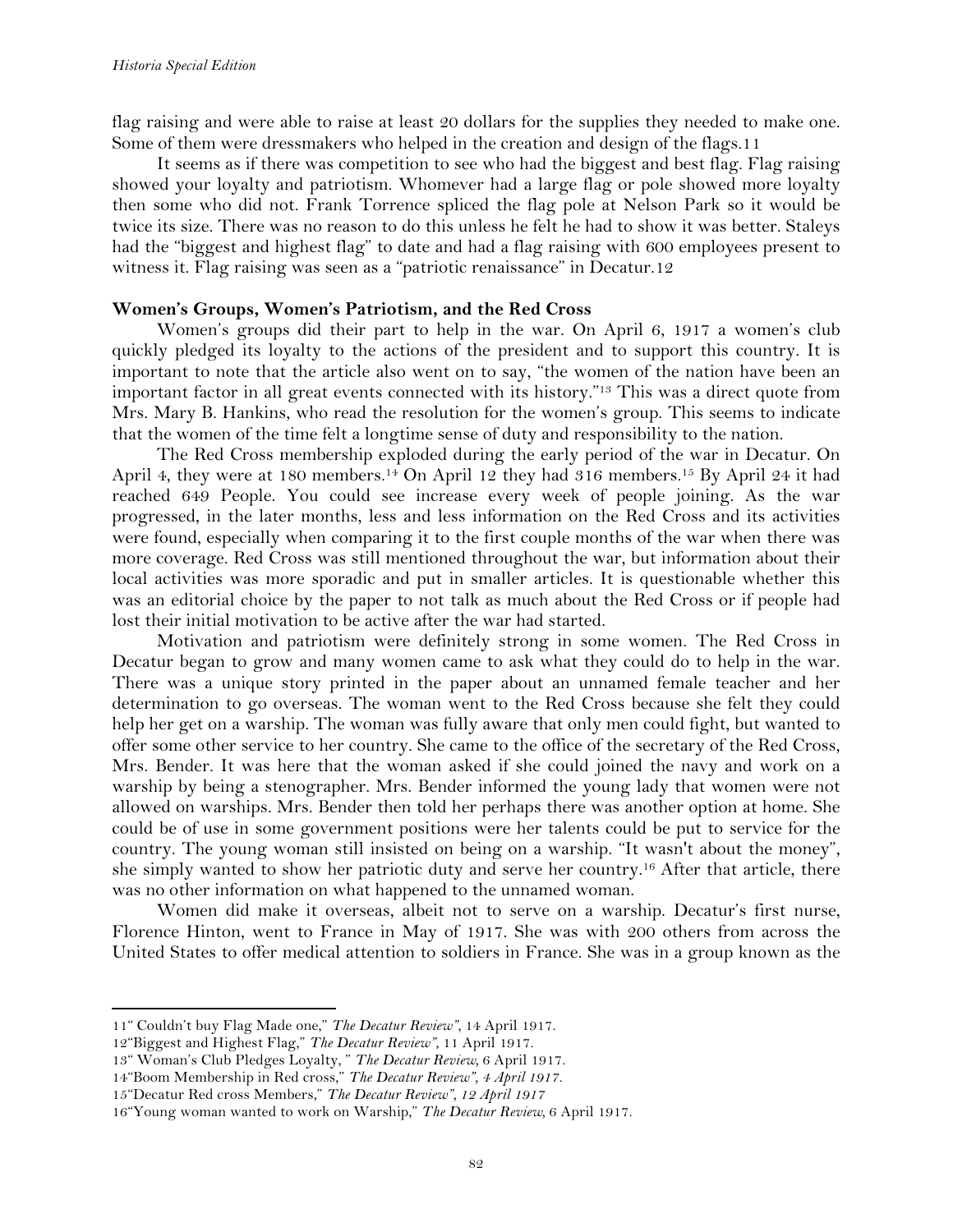"Red Cross Base hospital unit No. 12." This was a collection of medical personnel sent overseas.17

Women's contribution to the war through patriotism can be seen in different areas as well. Mrs. Frank Oren, for example, was written about on November 11, 1918. One of her remarkable accomplishments is that she had handmade over 600 service flags since the ideas started in Decatur. She was seen as a Decatur version of Betsy Ross. It was not simply American flags she was making, but British and Italian ones also. **S**ome of her flags of the allies ended up in Staley Park and the Lincoln square theatre.18

Gender played a huge part in what you could do for the Red Cross. Men could be mechanics, cooks, plumbers, electricians, and carpenters. A woman could be a masseuse, housekeeper, and waitress. These were only just a few options of many available to be offered by the Red Cross. There were some duties that both men and women could apply for, like cooks or telephone operators. To help determine a position they sent out cards requiring people to write out their personal information. Questions that were asked were things which established who you were and how you could help out the organization. These questions included, family name, given name, date of birth, place of birth, when and where did you acquire citizenship, single or married, what foreign language do you speak, and a variety of other personal questions.19

#### **The Ethnic Group Response To The War**

*The Decatur Review* did not print many stories on the German presence in the city. There was no news reported in any situation in which he Germans in the area were harassed because of their ethnic background. One story was more of a misunderstanding than a form of harassment. Principals and teachers were walking around their districts so they could both "get more acquainted with their area and get a more complete count of the persons of school age" by collecting a census. They came across a German house where the woman thought they were government spies. She shouted, "Get out of here!" Her daughter, who spoke better English than the woman, managed to straighten out the misunderstanding. Apparently the woman thought they were taking a military census. A son offered his commentary on the war and if he would go over. He was hoping, if he was called to service, that he would be able to stay in the states. He would go over to fight, but the idea of fighting his German brothers was not a pleasant thought. The daughter also said she loved the Kaiser, and "hoped that Germany would one day be a republic and he the president.<sup>20</sup>

There were instances of patriotism being shown by the Germans. A committee of German residents helped to sell liberty bonds. This committee was not simply one organization. There were different committees for the German Jew and German gentile who had no church connection, "and other residents." They did have some difficulty finding people to buy bonds because many at this time had already purchased them at banks or regular areas of purchase. The German committee, however, did feel it "was having success and progress." These ideas were reflected in the words of Chairman Anthon Spaeth. The paper continued to say, it "shows that the German residents are showing that they are real Americans."21

German also participated in flag raising. About 1,500 people were estimated to be at the flag raising of Marietta and Wood street in Decatur and most of them were believed to be

<sup>17&</sup>quot; Decatur Nurse off to France" *The Decatur Review,* 15 May 1917

<sup>18&</sup>quot;She Has Made Nearly 600 Flags," *The Decatur Review, 11,* November 1918

<sup>19&</sup>quot;Supplies arrive for Red cross" *The Decatur Review* 24 April 1917.

<sup>20</sup> "Government Spies," *The Decatur Review*, 26 June 1917.

<sup>21</sup> "Germans make fine progress," *The Decatur Review,* 17 April 1918.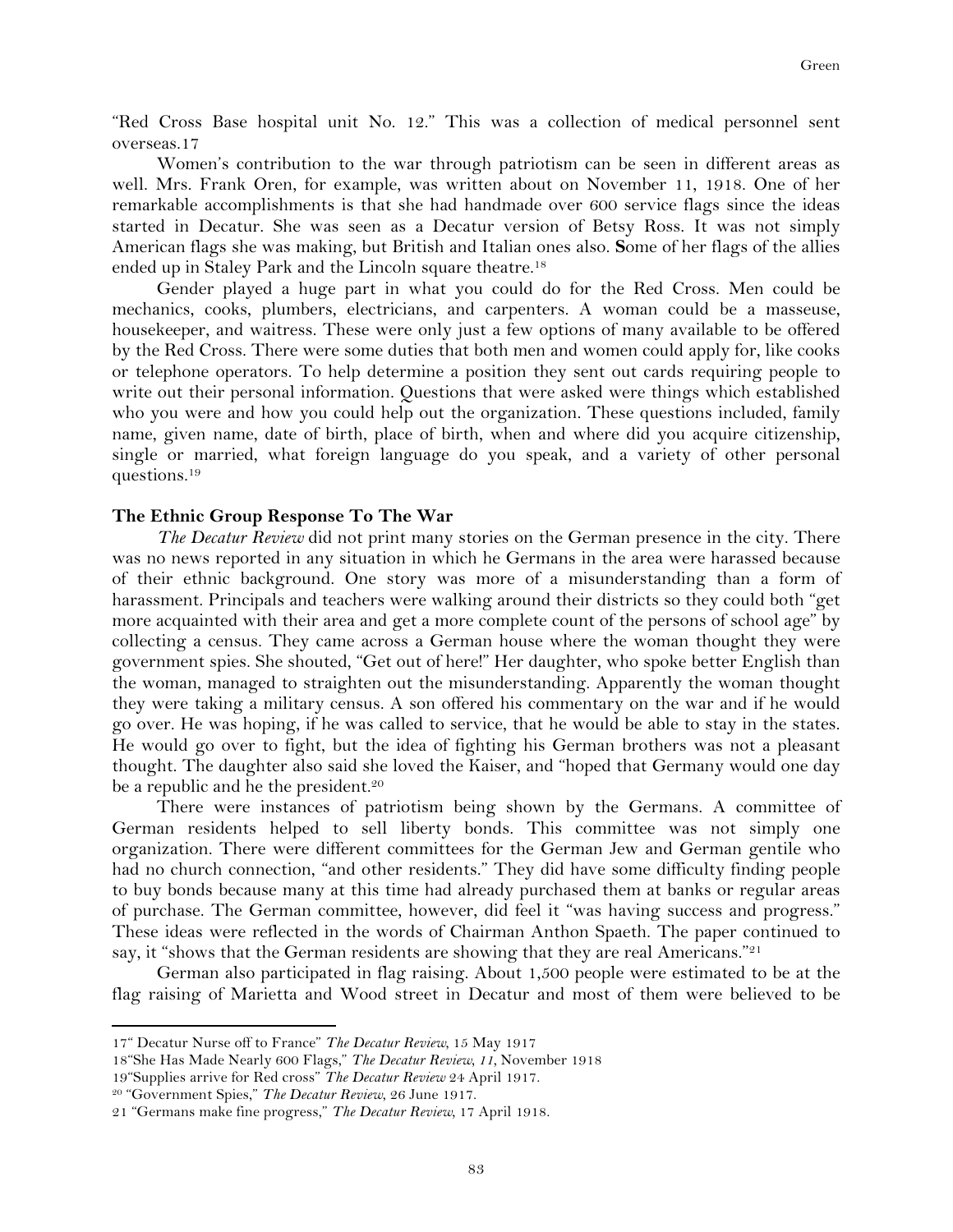German. This event was created by a naturalized citizen and grocer named Frank Skugina. The flag was placed in front of his store. The German band that was present at the event played patriotic music. This incredible event was the first to be put on by a "private individual with such ceremonies."22

There was very little on the black response to the war in the paper, except of the instance of Elder Higgins. Higgins was seen as one of the most respected colored men in town. He was always well dressed and was seen as a hard worker. There was as full length article concerning Higgins and seeing if he was going to war. The article also mentioned that many of the black men in the area were wondering that too, because Higgins held three job titles. If he had left for war there would be job openings for blacks looking for work. He does not give a definite answer to what he will do in this article He merely states that if his employer goes to war, he will.<sup>23</sup> What was most interesting about his article is how he talks about his own people.<sup>24</sup> In part of the article it tells how other blacks are encouraging him to go to war. Telling him it is his responsibility as a black role model to be an inspiration to his race. While at the same time they want him to recommend the three jobs he had at the time to other black workers. The afternoon of the same day he talks to Mr. Harry, his employer and says, "is that gambling nigger Joe asking you for my job?" Mr. Harry responded, "part of your job Elder." Elder responded back, "Mr. Harry you have nothing to do with that nigger while I am around here."<sup>25</sup> It would be interesting to see how he was actually viewed by the black community in town. More research should be done on him if possible in order to determine this better.

# **Small Town Patriotic Response To The War**

*The Decatur Review* not only printed stories about events in the city, but other smaller towns around the area. Tuscola, for example, had over 600 people participate in a parade. The parade consisted of bikes and cars decorated with flags and patriotic symbols. It was their way of proving that they were loyal to their country and its efforts. Other participants in the parade included the Knights of Pythias Lodge.26

In a remarkable show of patriotism the township of Bement had over 700 Red Cross members, which was approximately one third of the entire population. At home women gave all their time for work "to support the country." This is a case where small towns managed to outshine their bigger neighbors. Bement had also raised 50,000 dollars in bond when 40,000 were expected. This shows the extraordinary amount of patriotism going on.27

Lovington showed its patriotism by merchants putting flags around their business. Auto sellers joined in the showing of patriotism by putting flags on their cars. A church was decorated with a "large flag over the pulpit." There is something to note about this article, it is called "Show Patriotism in Lovington." And a quote from it says, "patriotically Lovington is waking up." It is inferred from that statement and title that up to April 17 Lovington had not been showing its support for the country.28

!!!!!!!!!!!!!!!!!!!!!!!!!!!!!!!!!!!!!!!!!!!!!!!!!!!!!!!!!!!!

25" Elder will go to War if Mr. Harry does," *The Decatur Review,* 8 April 1917.

<sup>22&</sup>quot;1500 People at Flag Raising," *The Decatur Review, 16* April 1917.

<sup>&</sup>lt;sup>23</sup> I am not sure if he ever did or not, but I was able to find out on findagrave.com that he died in 1931

 $24$  I do not know how blacks referred to each other back then or if it is similar to today.

<sup>26&</sup>quot;Tuscola has big Patriotic Meeting ," *The Decatur Review,*14 April 1917.

<sup>27&</sup>quot;Piat County is Proud of Bements Record," *The Decatur Review, 18* July 1917.

<sup>28&</sup>quot;Show Patriotism in Lovington," *The Decatur Review,* 18 April 1917.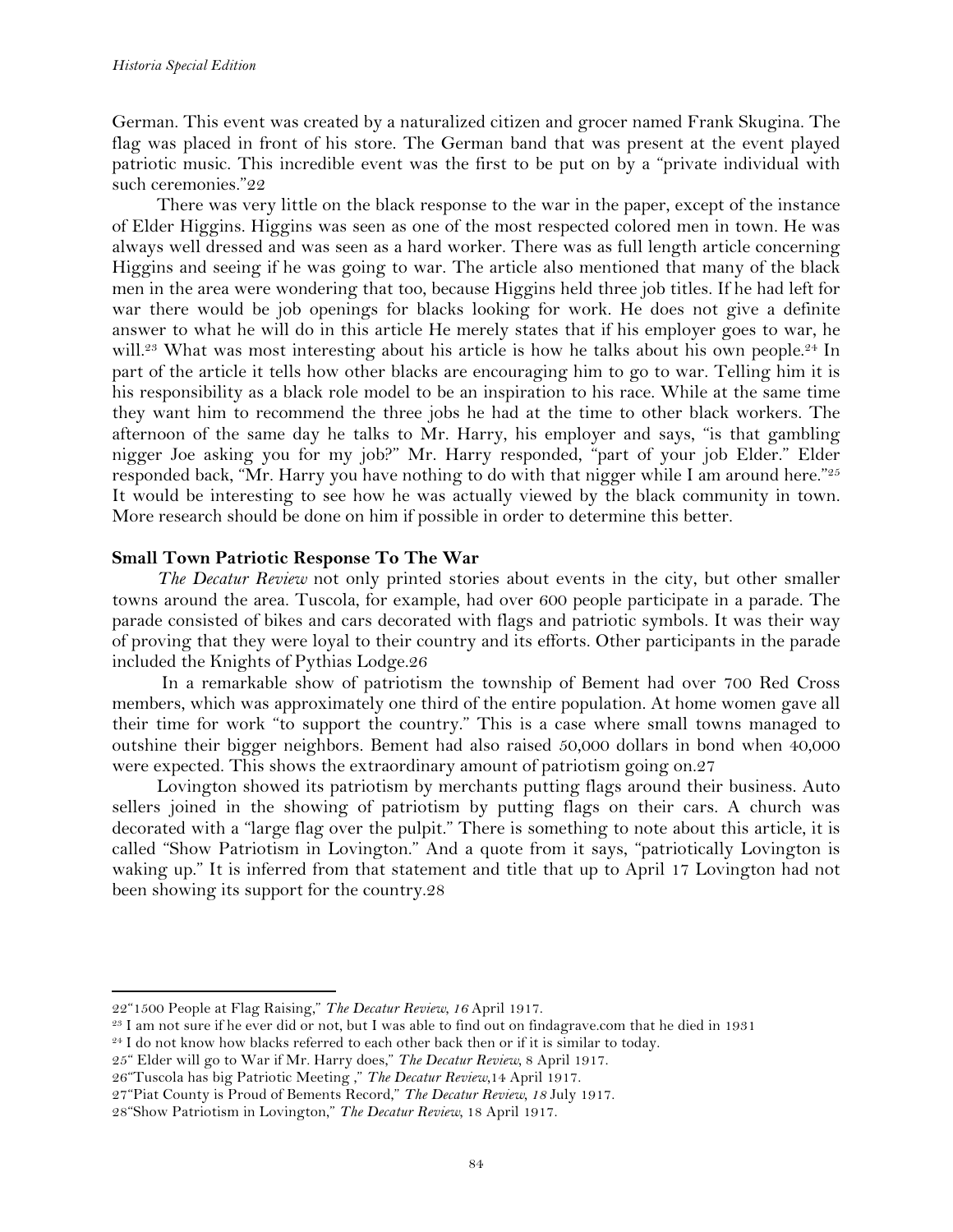#### **Local War Coverage in the Paper**

Local war coverage about the home front efforts in *The Decatur Review* after the signing of the declaration of war by Congress was very strong in the beginning. Patriotic actions, women's groups, and displays of other forms of loyalty could be seen through a lot of the paper. As time went on, however, it is noticed a drastic decrease in the amount of coverage of local news or support of the war efforts in town and the surrounding areas. Again, it cannot say be distinguished by the evidence if the lack of coverage was an editorial choice by the newspaper or if the people of the town had simply decreased their activities. The local coverage did however pick up once the draft had begun and men began to be sent out for training. As the war progressed there was more coverage but nothing compared the amount of loyalty demonstrated by the community in the early weeks after the signing of the declaration of war.

### **Patriotic Church Sermons**

The churches of Decatur had a strong sense of patriotism too. *The Decatur Review* occasionally printed Sermons from pastors and some of them preached about the war. The rev, N.M. Riggs addressed his congregation at Grace Methodist Church in Decatur and spoke of what they could to help in the war. He called for them to all enlist in something that would help in the war, whether it be canning, or conserving food. Things like tea parties were trivial things that could be put off to a later date. He is quoted as saying "If we can't all go to the front we can all get in the front by doing a supporting work that can be done nowhere else than right here at home."<sup>29</sup> Sin was associated with loss and virtue with winning. The Reverend Frank Fox stressed at his congregation at the First Congregational Church that waste was a major sin that American participated in. In order for the country to win the war the people should be less wasteful.

Pastors were not the only one to speak at churches. Former governor of Illinois Richard Yates also came to Decatur to speak to the congregation at First Presbyterian Church. He stressed that whatever your occupation, each person had his place in supporting the war effort.30

## **The Life Of Soldiers and the Draft**

One of the major local stories that had reached the first page of the paper was the death of the first Decatur soldier in the war. Orvill Moyer died in action on November 3, 1917. At the time of his death he was battling alongside a Canadian battalion. Where he died was not given. The news was first received by his mother, Mrs. Mary Wilkerson, by telegram. Another sad note about the article is that his enlistment would have been up in February. He was to come back and be married.<sup>31</sup>

The draft signaled the coming of a new section in the paper. The first men called up for duty were Ralph J. McClure, George W. Wallace, William E. Knodle and Thomas B. Scanlon. Within that article that day was a list of those who were called up for duty. This roster included men from both Macon and Piat County.32 The paper was also a place where you could see if you had been called up for active service. After the draft came about and men began going to war, the section was mainly about their life at home and on the front.

The draft affected the community in different ways. Many people in the public school system both teachers and student had to leave for the war. On July 21 of 1917 six teachers from

30"Dick Yates Speaks," *The Decatur Review,* 2 July 1917.

<sup>29&</sup>quot; Everyone Can do His Part" ," *The Decatur Review,* 30 April 1917.

<sup>31</sup> "Orville Moyer Dies in action" *The Decatur Review,* 17 November 1917

<sup>32</sup> "Decatur's First Men Called by the Draft" *The Decatur Review,* 20 July 1917.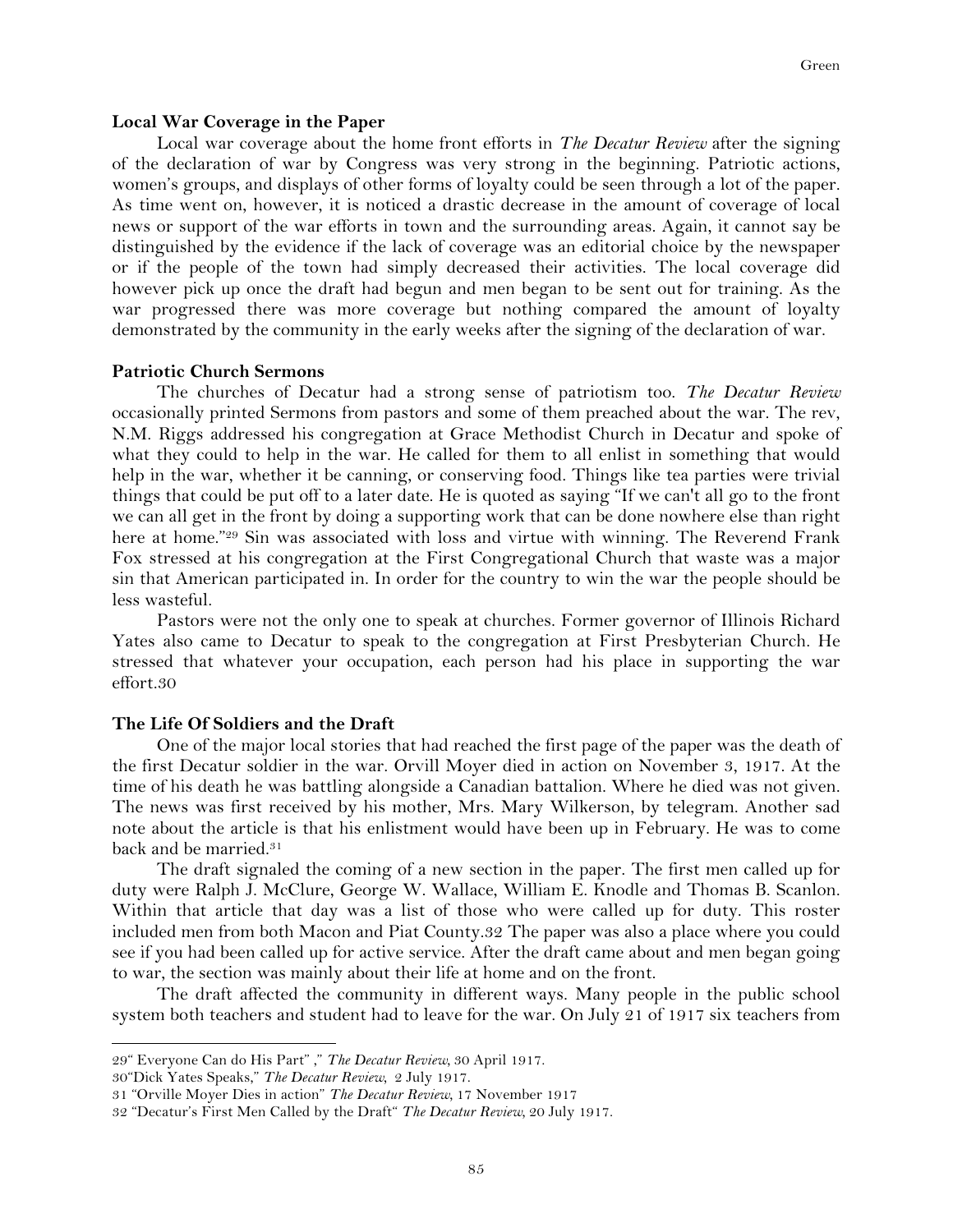the public school system were taken. It was not known if some of the teachers would be exempt and more information regarding this could not be found. There may have been more enlisted men who were going to war they just applied in their hometown. No one was immune from the draft in Decatur. Both professional and business residents along with the educators were taken.33 The article does show that men were taken from all aspects of society and people did not know what the long term affects would be.

Letters from soldiers were printed along with letters from the soldier's friends if they had been killed in combat. In an article called, "Letters from the Training Camps" you can see, not all soldiers were eager to serve their county. In one example Mr. Richardson describes his experience with the examination board. He tells how quickly they were done with him and went on to the next victim. Richardson also lets the reader know that in a week's time he "would know his fate, the worst or the best." He spoke in context of either having the chance to go on the reserve list or going into active duty.34

Letters from soldiers who served with the deceased were also printed. One such letter was from a French soldier the mother of a dead American soldier, a Mrs. Lena Hamilton of Decatur. He felt it was his responsibility to tell her of her son's passage, because he would be the only one to understand the loss and put it into words. The letter was in French because he believed his native tongue was best in sharing his grief. The French soldier wrote of the fallen Decatur man's courage and how he was never to be forgotten.<sup>35</sup>

# **Child Patriotism**

Photos of children were often placed in the paper, with it was written they had signed up and bought liberty bonds. Of course most of the time they did not buy the bonds themselves but it showed that children were doing their part to help in the war. <sup>36</sup> The photos also were an excellent use of children to advertise the bonds.

In the early part of the war, children were seen showing their patriotic spirit. In one example, a pair of boys came to the Red Cross and wanted to know what they could do to help their country. Instead of playing, they wanted to donate their time. These two boys, who were brothers donated one dollar each to the Red Cross.

Girls showed their patriotic sprit as well. A girl wanted to put a quarter in a comfort bag, but didn't have the money. Comfort bags are something that woman made to send to soldiers. She was then told how to earn it and then went out to make the money.<sup>37</sup> Whether or not she was successful is unknown. In many of these stories, not just the ones about children's roles, there was no follow up, so it is hard to determine what happened after.

The Broom and Flags parade was a popular event in Decatur. This event was inspired by a Dutch admiral who tied a broom to the mast head of his ship when sailed out to meet the enemy over 800 years ago. Boys who enlisted as members of the cleanup brigade showed their patriotism by tying flags on tops of brooms. This symbolized how America was going to clean up overseas. The amount of boys involved directly with the parade was estimated to be between 800 and 900. These boys were urged by teachers to join the parade and members of the committee who ran the cleanup brigade went to every school trying to get boys to join.38

<sup>33&</sup>quot;Decatur Schools Hit by Draft," *The Decatur Review,* 21 July 1917.

<sup>34</sup>*"*Letters from the Training Camps," *The Decatur Review,*5 August 1917

<sup>35&</sup>quot;Letter From French Officer," *The Decatur Review,* 16 June 1918.

<sup>36&</sup>quot;Some of Decatur Young Patriots," *The Decatur Review,* 17 June 1917.

<sup>37&</sup>quot; Boys do Good Work," *The Decatur Review,* 6 April 1917l

<sup>38&</sup>quot;Brooms and Flags in Big Parade," *The Decatur Review,* 26 April 1917.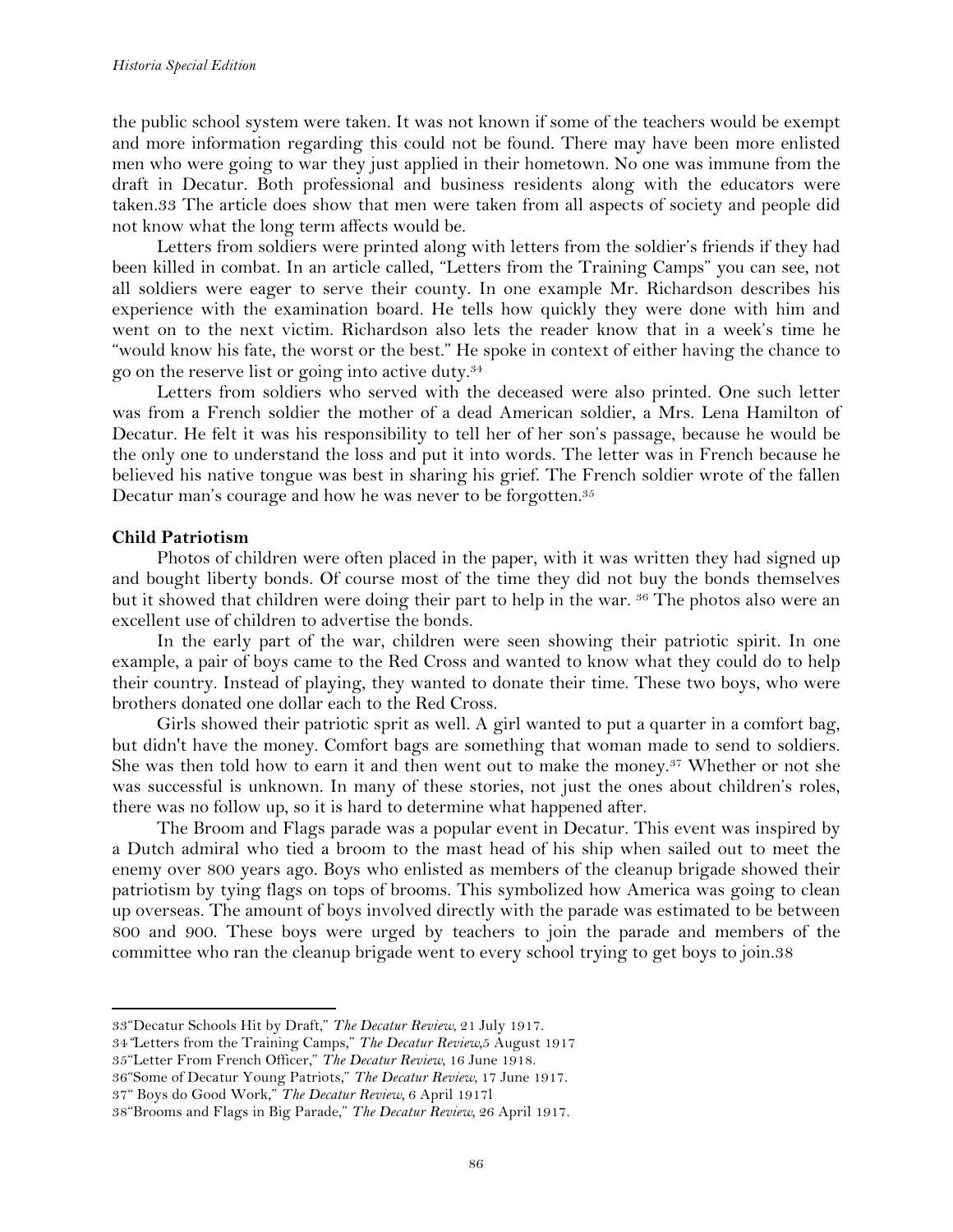Child patriotism was not always welcomed with open arms. In one case a boy put a small flag he found on a stick and stuck it in the "bridle of a harness in a barn where a local store keeps it teams." When the driver who uses that harness came in he found the flag and threw it down. Police looked at it as an alleged assault on a flag. He was believed to have said "he didn't want that dam thing on his harness." 39

# **End of the War Celebrations**

Decatur and other small towns had their celebrations when Germany finally signed the Armistice. The city of Decatur closed at noon while over 20,000 people came downtown to celebrate. There was singing and music all around.40

Small towns all around Decatur each had their own celebrations. In the town of Macon for example bells rung for 4 hours. One of the residents, "Miss Despres, rang a bell for an hour and half all by herself." Maroa had a big bonfire with large parades all over town. In the town of Cisco people got up at 2 in the morning and shot off fireworks and made tons of noise. There was no parade in Argenta, although the bells did ring. Many of their residents came to Decatur for the celebration. Warrensburg also didn't have much of a celebration, but they did make a lot noise when the news was heard that the war was over, "They made plenty of racket." Mt.Zion made a lot of noise, in which the paper states, "was necessary to properly observe the occasion." About 300 people came out to celebrate in this town. At Niantic the celebration festivities included a parade and music by the town's band. Dalton City had most of its residents celebrating with fireworks and paraded around a big truck. It was viewed as an "occasion to remember."41

The parades celebrating the peace in some of these small towns were also unique. Bethany for example had brought a big coffin for a parade symbolizing the end of the Kaiser. There were a bunch of boys around and on top of it. One boy played the Star Bangled Banner. A bonfire was started here too and apparently every loose scrap piece of wood that the hundreds of residents could lay their hands on was used in its creation. The town of Cerro Gordo put on several parades instead of just one. The town of Illiopolis threw "75 to 100 good hats" into a fire to celebrate the peace. This was not a planned event, but something that happened on the spot. While celebrating, someone caught up in the excitement grabbed another person's hat to throw into a bonfire. Others saw what had happened and in a spur of the moment reaction joined in.42

#### **Conclusion**

*The Decatur Review* provided and excellent perspective on how people showed their patriotism. There were always stories from different perspectives and activities from many levels of society. The paper showed it was not just about soldiers, but also what people did on the home front. I was not able to obtain any census data at this time. It would have been interesting to see how many Germans or blacks were living in the area. The Review did not have many stories concerning the black population and Germans.

There is much more research to do about how people in Decatur and the surrounding areas saw the war and how accurate the newspaper was in reflecting their feelings. A major question that needs to be asked is why did all the flag raising celebrations end? Was it because

<sup>39&</sup>quot;Alleged Assault to U.S. Flag," *The Decatur Review,* 24 April 1917. 40*The Decatur Review,* 11 November 1918.

<sup>41&</sup>quot;Nearby towns observe occasion" *The Decatur Review,* 11 November 1918 42"Threw Hats into the fire," *The Decatur Review,* 11 November 11 1918.